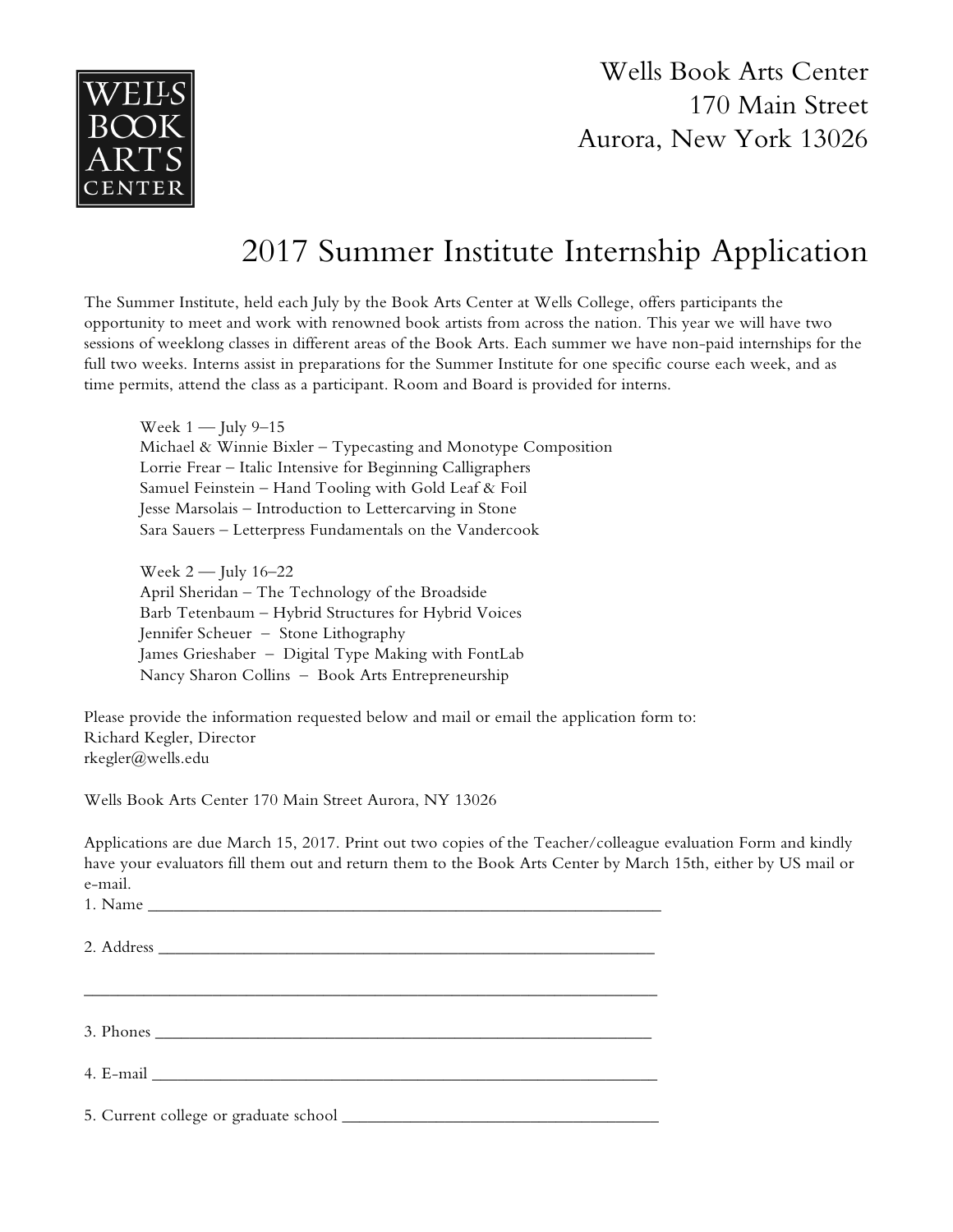6. Graduation date \_\_\_\_\_\_\_\_\_\_\_\_\_\_\_\_\_\_\_\_\_\_ Degree \_\_\_\_\_\_\_\_\_\_\_\_\_\_\_\_\_\_\_\_\_\_

| ۰. |
|----|
|    |

7. Major \_\_\_\_\_\_\_\_\_\_\_\_\_\_\_\_\_\_\_\_\_\_\_\_\_\_\_\_\_\_\_\_\_\_\_\_\_\_\_\_\_\_\_\_\_\_\_\_\_\_\_\_\_\_\_\_\_\_\_

8. How did you hear about this internship?

[ ] from a teacher Name \_\_\_\_\_\_\_\_\_\_\_\_\_\_\_\_\_\_\_\_\_\_\_\_\_\_\_\_\_\_\_\_\_\_\_\_\_\_\_\_\_\_ [ ] from a friend Name \_\_\_\_\_\_\_\_\_\_\_\_\_\_\_\_\_\_\_\_\_\_\_\_\_\_\_\_\_\_\_\_\_\_\_\_\_\_\_\_\_\_ [ ] from a former scholarship recipient Name

[ ] from the internet.

9. List the courses you have taken in book arts: letterpress printing

binding calligraphy typography papermaking printmaking digital design type casting and composition

10. List the work experience you have had in book arts:

TA positions internships workshops taken workshops you have taught other

11. What classes would you like to take at our Summer Institute?

Why?

12. Please give the names and positions of two teachers or colleagues who can evaluate your skills in the book arts. Print out or email the next page for them to use in their recommendation.